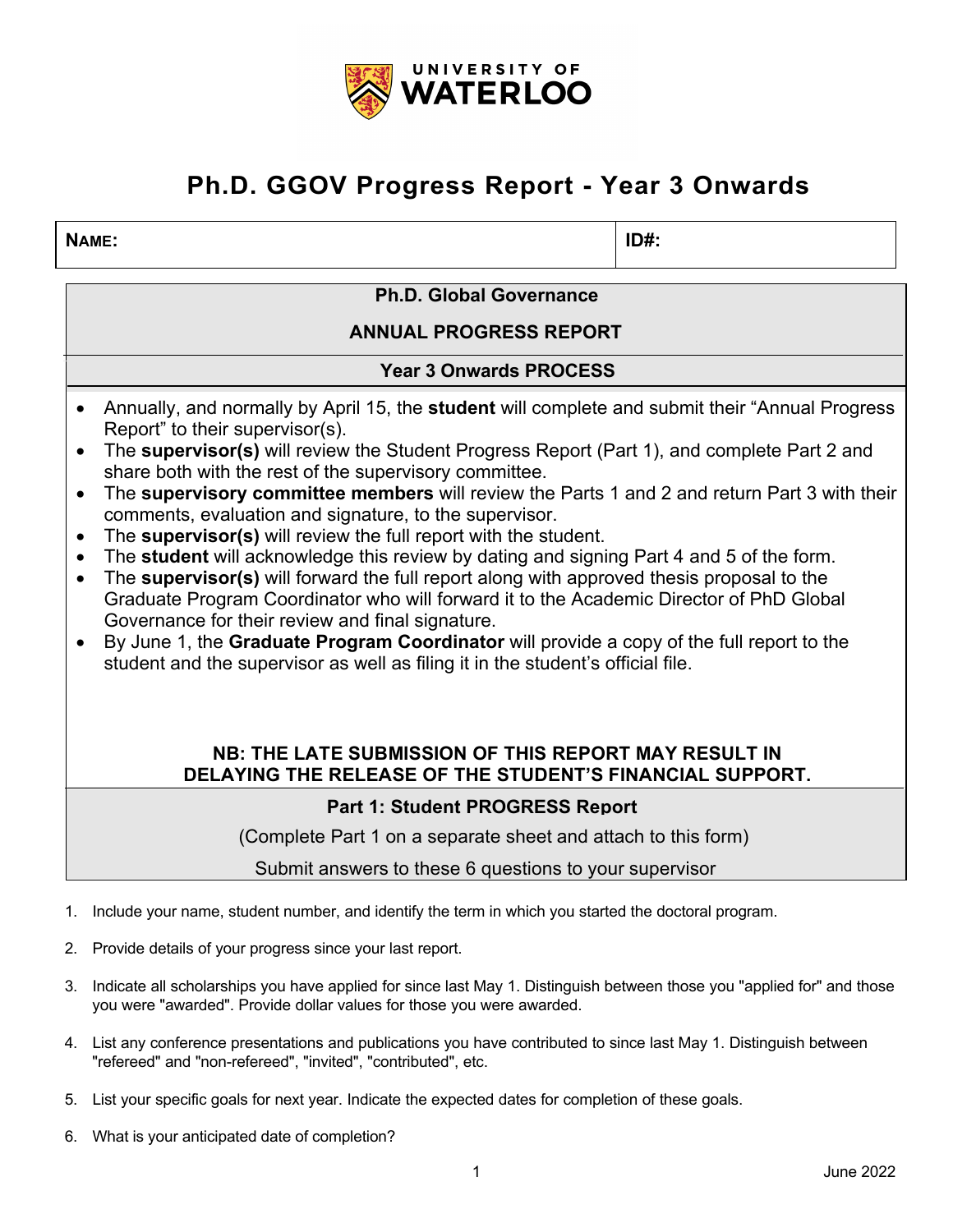

# **Ph.D. GGOV Progress Report - Year 3 Onwards**

| NAME:                                                                                                            | $ID#$ :                                                                                                                                                                                          |  |  |  |  |
|------------------------------------------------------------------------------------------------------------------|--------------------------------------------------------------------------------------------------------------------------------------------------------------------------------------------------|--|--|--|--|
|                                                                                                                  |                                                                                                                                                                                                  |  |  |  |  |
| <b>Part 2: Supervisor Report</b>                                                                                 |                                                                                                                                                                                                  |  |  |  |  |
|                                                                                                                  | (Complete Part 2 in the spaces provided)                                                                                                                                                         |  |  |  |  |
| 1.                                                                                                               | The comprehensive exams were completed on (MM-DD-YY):                                                                                                                                            |  |  |  |  |
|                                                                                                                  | OR expect to be completed by (MM-DD-YY):<br><u> 1980 - Jan Barbara Barbara, masa ka</u>                                                                                                          |  |  |  |  |
| *If more than 5 terms of registration, please provide justification under supervisor(s) general comments section |                                                                                                                                                                                                  |  |  |  |  |
| 2.                                                                                                               | How often did you meet with the student over the past reporting period (check one):                                                                                                              |  |  |  |  |
|                                                                                                                  | Once per Year<br>Once per Term<br>Other (specify)<br>Monthly                                                                                                                                     |  |  |  |  |
| 3                                                                                                                | How often did the advisory committee as a whole (if established) meet with the student over the<br>last reporting period (check one):                                                            |  |  |  |  |
|                                                                                                                  | Once per Year<br>Other (specify)<br>Once per Term<br>Monthly                                                                                                                                     |  |  |  |  |
| 4.                                                                                                               | Supervisors should respond to a draft of the PhD thesis in a timely fashion. Answer the following<br>question ONLY if the draft research was submitted by the student during this academic year. |  |  |  |  |
|                                                                                                                  | Entire thesis draft<br>Response time ______________                                                                                                                                              |  |  |  |  |
|                                                                                                                  | Portions of thesis<br>Response time _____________                                                                                                                                                |  |  |  |  |
|                                                                                                                  | Other research material<br>Response time <b>with the Response time</b>                                                                                                                           |  |  |  |  |
| 5.                                                                                                               | What is the anticipated date for the completion of all degree requirements (MM-DD-YY): _                                                                                                         |  |  |  |  |

Refer to the student's statement and provide comments on the progress made by the student in accomplishing the goals set out in the last report. **Supervisor(s) General Comments:**